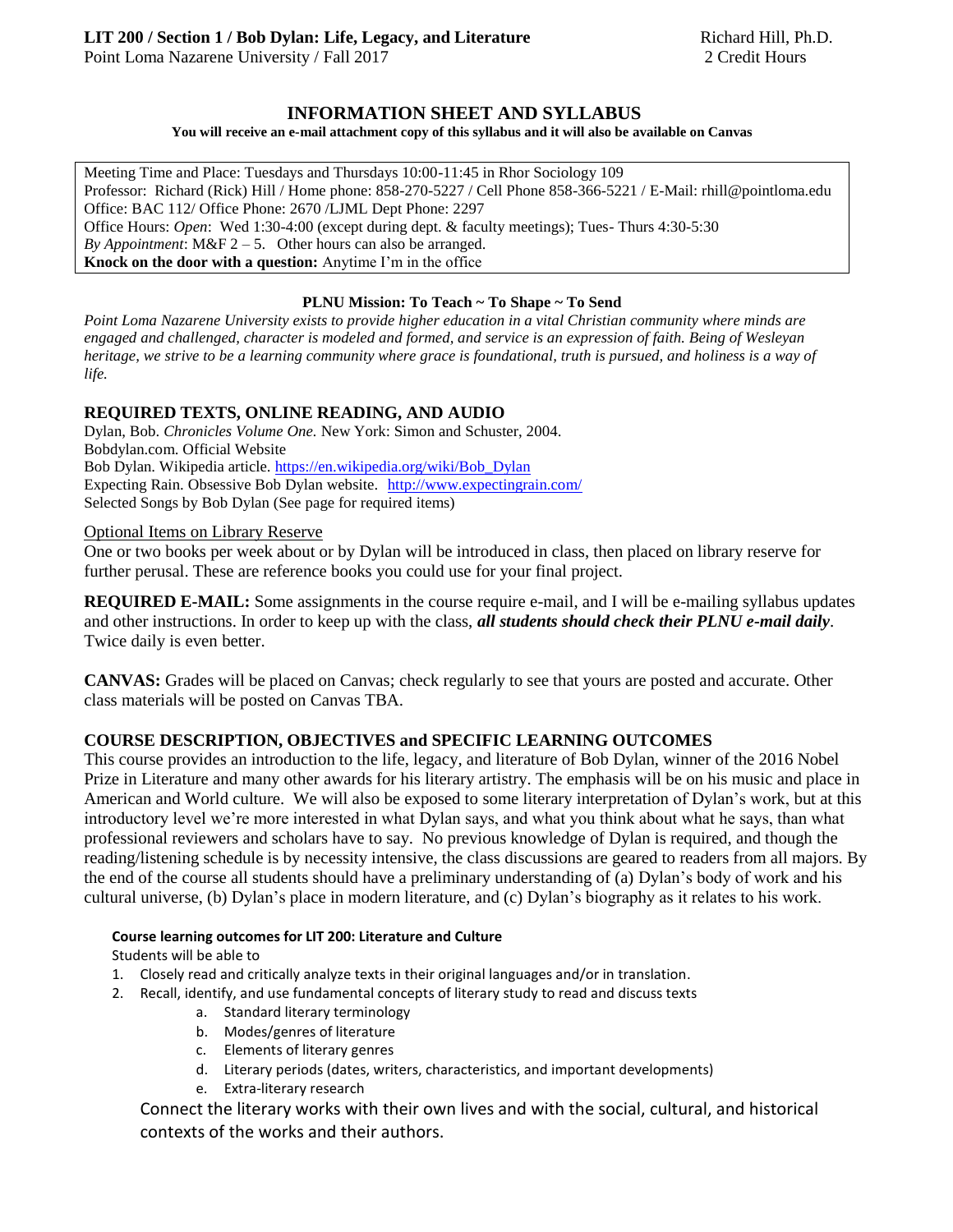### **ATTENDANCE POLICY**

*This emphasis-on-participation course requires daily attendance, and the attendance policy is designed to help you get the most out of the course.* 

Extra Credit for perfect attendance: Students who miss no classes or portions of classes for ANY reason will have 10 extra credit points added to their final scores.

Excused absences: The only "excused" absences are those authorized by the Provost, usually for official school activities (sports, music, etc.). Your coach or professor will notify the provost if you are involved in an excusable activity.

No penalty absences: Students are allowed up to two "unexcused" absences for illness, personal business, oversleeping, or whatever, without grade penalty and without having to explain the absence. However, quizzes missed cannot be made up.

Excessive absences: Students who miss more than two classes will have 100 points deducted for each missed class thereafter. Students who miss more than two classes before midterm  $(4<sup>th</sup> week)$  will be de-enrolled from the course.

*Exceptions to the above*: If you have a serious accident or illness that requires hospitalization, we will make special arrangements if you notify me as soon as possible.

Late arrivals and half absences: Students who arrive late will miss all or part of the daily quiz and have their late arrival count as a "tardy" if it is less than 10 minutes. Late arrivals longer than 10 minutes will count as halfabsences. After three late arrivals, each "tardy" will be counted as a half-absence for grading purposes. Early departures of 10 minutes or less will also count as tardies; and departures more than 10 minutes before the end of class will count as half-absences.

**IMPORTANT: Please notify me immediately if you have a schedule conflict that will or may cause you to be late for class more than three times in the semester. If you are involved in sports or other extra-curricular endeavors that will cause you to miss more than two classes, you should strongly consider taking a MWF quad course instead. Absences will affect your grade, whether excused or not.**

### **CLASS ACTIVITIES**

### **Reading, Watching, Listening, Discussion**:

*In Class:* We will begin most days with a reading quiz, followed by a discussion of the assigned readings. Other activities include panel discussions, videos, and recordings pertaining to Dylan and his work, plus background talks by the professor and guest speakers and presentations by students.

**IMPORTANT READING NOTE:** Most of us have read or heard at least some of the assigned material, but all class members, including the professor, are expected to re-read/watch/listen to all the assigned works**,** following the class reading schedule.

### **Quizzes**

Daily reading/listening/viewing is essential to good discussions. Quizzes will consist of objective content questions on the current assignment. If you read/listened to/watched the assignment recently, you should do well on the quiz. Missed or low-score quizzes can't be made up, but in recognition that everyone has a few less than perfect days in a semester, **the lowest two quiz scores (including zeros) will be dropped when the final grades are configured.** 

**Midterm exam:** The midterm exam is an objective True-False, matching, and multiple choice exam on Dylan's biography, chronology, and works. You may bring to the midterm one page of notes (both sides) for your personal use. Sharing notes is not permitted during the exam.

## **Final Paper**

The Final exam is a response paper on a topic TBA. The complete draft is due in class on 10/10; the final is due 10/17 in paper and email versions, using MLA style. By PLNU policy, there will be no rescheduling or makeups for the midterm or final paper due date except in the case of Provost mandate or hospitalization.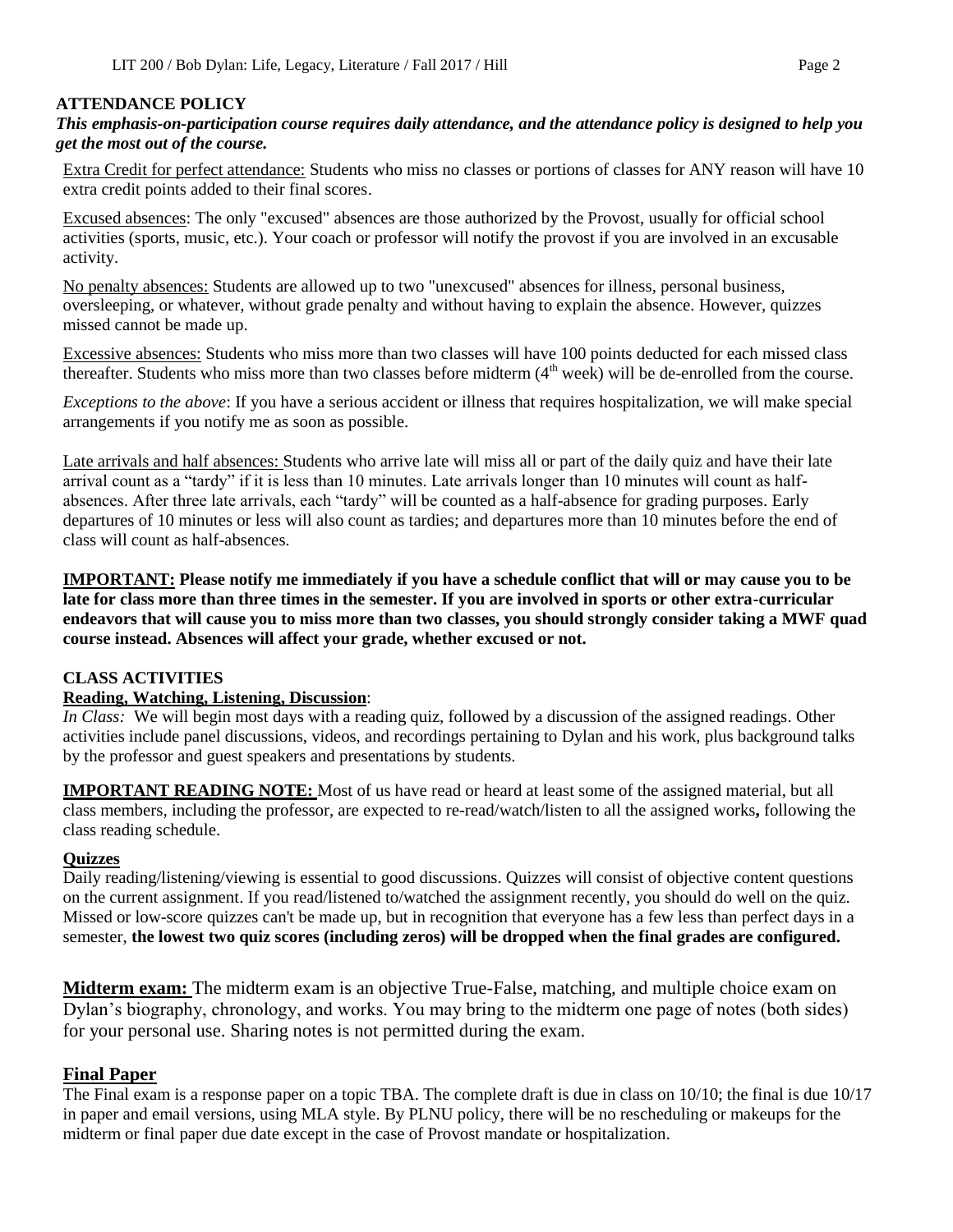## **Short Writings**

In addition to occasional in-class writing assignments, each student will write 2 one-page, single-spaced reading worksheets, scheduled by group. Paper OR email copies are due at the beginning of class on the date due. If you are running late or unable to come to class, email the assignment as a file attachment by 10 am or have someone bring the paper copy by10 am. **Late writings will be discounted 15 points per calendar day, including weekends. No late writings will be accepted after they are 4 calendar days late. To avoid losing points, be sure to spell check your assignments and use the proper format as outlined below and shown on the sample.**

# INSTRUCTIONS FOR READING ASSIGNMENT WORKSHEETS

1. Worksheets should be 1-2 pages, single-spaced. To earn full credit for your sheet, please follow the format model on the next page when you do your sheets.

2. All worksheets must be typed and turned in on the due date for credit up to 150 points.

3. Worksheets must be your own work. It's okay to look up words or even read reviews about particular songs, BUT you should never copy and paste anything from the internet into a worksheet, and **you should never use any phrases, sentences, paragraphs or even ideas from any source whatsoever without naming the source you got the idea from AND using quotation marks for any quotes you use from a source**. If you neglect to name a source or use quotation marks for quotes, you have committed plagiarism. The penalty for any instance of plagiarism is an F for the course and a report to the academic dean. The good news is that your own ideas and reactions to the song are all that is required to get full points—so there's no need read outside material to do well.

## **Worksheet Format (See next page for Worksheet Model)**

AT THE TOP Name, Class (LIT 200 / Dylan), Assignment, Date.

I. Statement of progress, something like: "I read the assigned *Chronicles* chapter \_\_ (number/section(s) or "I read chapter 1, but only half of the chapter 4 assignment," or "I skimmed the chapters and listened to six songs," "I read and listened to all the assigned material (list) etc.  $(-10$  words)

II. In this *Chronicles* section I especially liked / disliked this paragraph/ line (quote it) because \_\_\_\_\_\_\_\_\_\_\_\_\_\_\_\_\_ 25-50 words

III. I listened to the following three assigned songs **twice**: (List them, "Title in quote marks")

IV. I listened to the song \_\_\_\_\_\_\_\_\_\_\_\_\_\_\_\_\_three times because  $\_\_$  (25  $\sim$  50) words. **Don't summarize or quote the song extensively;** instead, be specific about why this song was the most interesting of all)

V. My least favorite song in the assigned listening was (\_\_"title" \_\_) because \_\_\_\_\_\_\_\_\_\_\_\_\_\_\_ (25 ~50 words) **Again, don't summarize or quote the song extensively;** instead, be specific about why this song was the LEAST interesting of all)

V1. Comments on one of the videos we've watched (or you found on YouTube) as it relates to today's assignments. What did the video do for your understanding of the song? ( $25 \sim 50$  words)

VII. Note something else in the assignment (a song, a *Chronicles* paragraph, a comment on the Expecting Rain site, or whatever) that particularly interested you.  $(25 \sim 50 \text{ words})$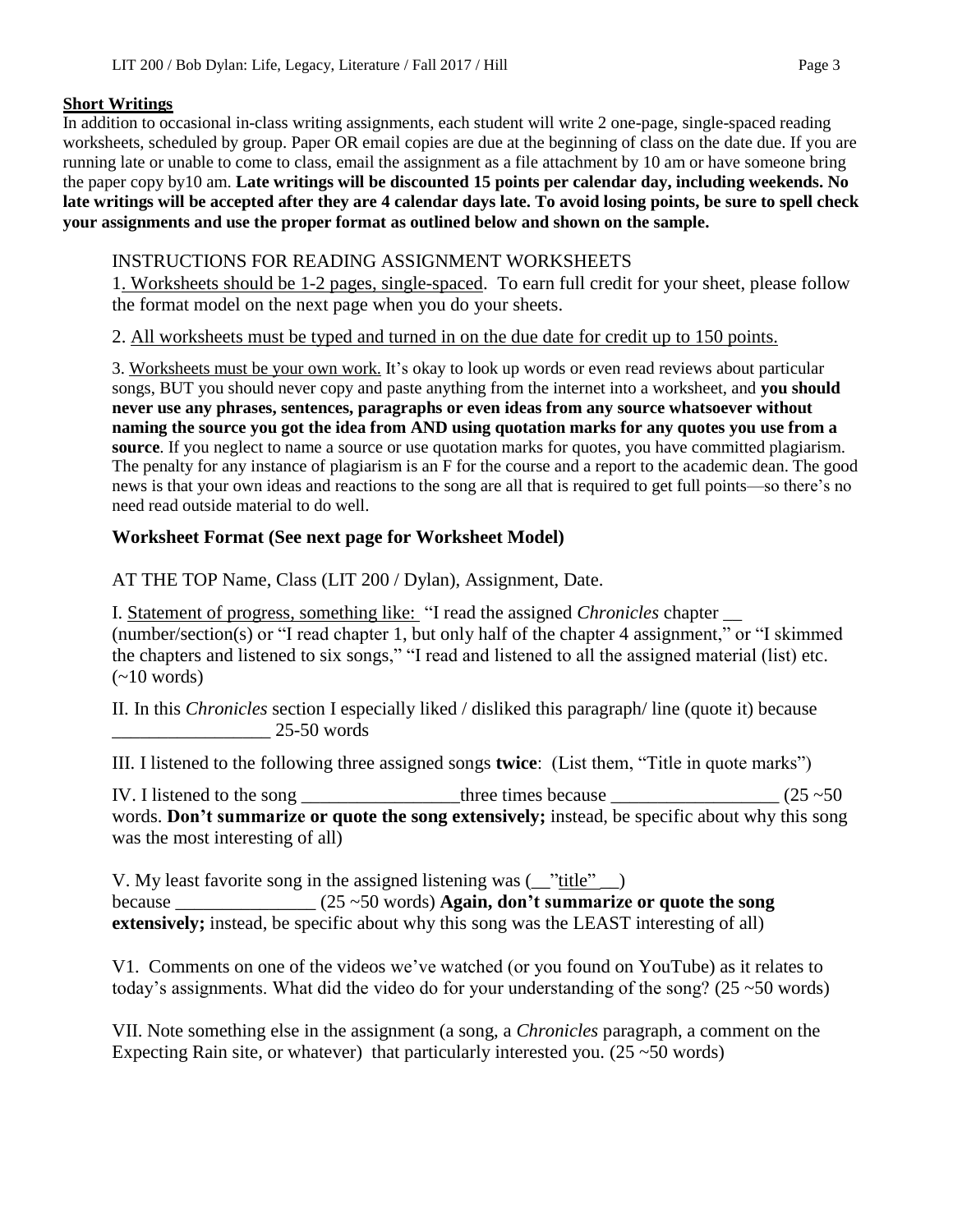Dylan McLoma / WORKSHEET #2 LIT207 / September 13, 2017

I. I read/listened to almost everything assigned: all of chapter 2, except I skimmed the last five pages of CH 3. I listened to the assigned songs (List them) except I didn't get to "Rapunzel Revived"

II. In this Chronicles chapter I was fascinated by the way Dylan describes Cleveland. "Dead, dead town: whipped wind and trees, my father's face in the wrestling poster—enough to punch my ticket." I've been to Cleveland, and the wrestling poster cracked me up! The whole town is crazy for wrestling, so I know Dylan was there too—and the father's face ties in nicely with the early childhood memories in Chapter 1.

III. I listened to the following four songs twice: "Looking Up," "Hold on, I'm Comin'" "The Contender," "Gypsum Land," "Fortuitous Fall," "The Web." "Fortuitous" was most interesting.

IV. I listened to "Fortuitous Fall" 4 times because Dylan's use of time sequences was fascinating—especially the part about the mother and father meeting purely by chance, and who would the narrator be if his mom had gone for coffee with the dad's friend (who asked her first)? All this got me musing along the same lines in my life and family history. The line "Her face, her face in the hubcap reflected" made the whole scene come alive, and I think the repetition of "her face" is what makes it haunting somehow. I also like the jumpy rhythm, which sets up the weird time sequences.

V. My least favorite song in the assigned reading was "Rennetless" because it seemed so random. Who is "he?" Who is "she"? What is "the you-know" supposed to mean? We never find out who these pronouns refer to and there's no basis for guessing. It's as if Dylan is writing to himself or someone who knows him and all the characters. I just couldn't get into it. I did like the line, "Exercise is the shortcut to the grave," though.

VI. I watched a YouTube video of Dylanologist Hooper Flanagan lecturing at the Colorado Institute of Mines on Dylan's "Looking Up," but didn't really agree with the analysis. He said that "Clearly, the golden tree is erotic imagery," but I see the whole song as anti-erotic. The quartz statues are like ice, the rocks all over the landscape are just dead rock, and line 4 says, "Nothing blooms here"--I just don't perceive the "sensual undercurrents" and "Freudian hints" that Flanagan seems so sure of.

VII. Along those lines, I did appreciate Wolfman Jack's discussion on *Expecting Rain* of the sprung rhythm in the song "Mrs. Wogus." I have trouble figuring out --I can hear it when someone points it out, but I've always had trouble picking out on my own whether something is in 3/4 time, 4/4 time, or whatever. But the close reading of the second stanza made the whole idea a little clearer—I could (sort of) hear the rhythm as it related to the song—a weird waltz with the old man in the supermarket. I also like Wolfman's discussion of the cultural underpinnings of the song—that the murders of JFK, RFK, and MLK in the sixties had a profound effect on Dylan's seeming withdrawal (at least temporarily) from the protest movement and into songs about cows and other innocuous topics.

------------------------------------------------------------------------------------------------------------

**CLASS DISCUSSION POLICY:** This class is hereby declared an open forum. By open forum: everyone is entitled to his or her opinion on anything we discuss and everything we write. I have opinions on Dylan and other matters that may come up in discussions, and you are welcome to disagree with them—lively discussion is what college is all about.

**EVALUATION** Grades are calculated from writings, reading quizzes, midterm, and final project. Perfect attendance and participation will add points; missing more than two classes will deduct points. Grades will be figured on the following percentages:

Short Writings (2 @ 150 points each) 30% Reading Quizzes:& misc. (~25 pts each) 40% Midterm: ~100 points 10% Final Exam ~200 points 20%

| $92 - 100 = A$    | $70 - 75.9 = C$   |
|-------------------|-------------------|
| $90 - 91.9 = A$   | $68.5 - 69.9 = C$ |
| $87 - 89.9 = B +$ | $65 - 68.4 = D+$  |
| $81 - 86.9 = B$   | $60 - 64.9 = D$   |
| $79 - 80.9 = B$   | $58 - 59.9 = D$   |
| $76 - 78.9 = C +$ |                   |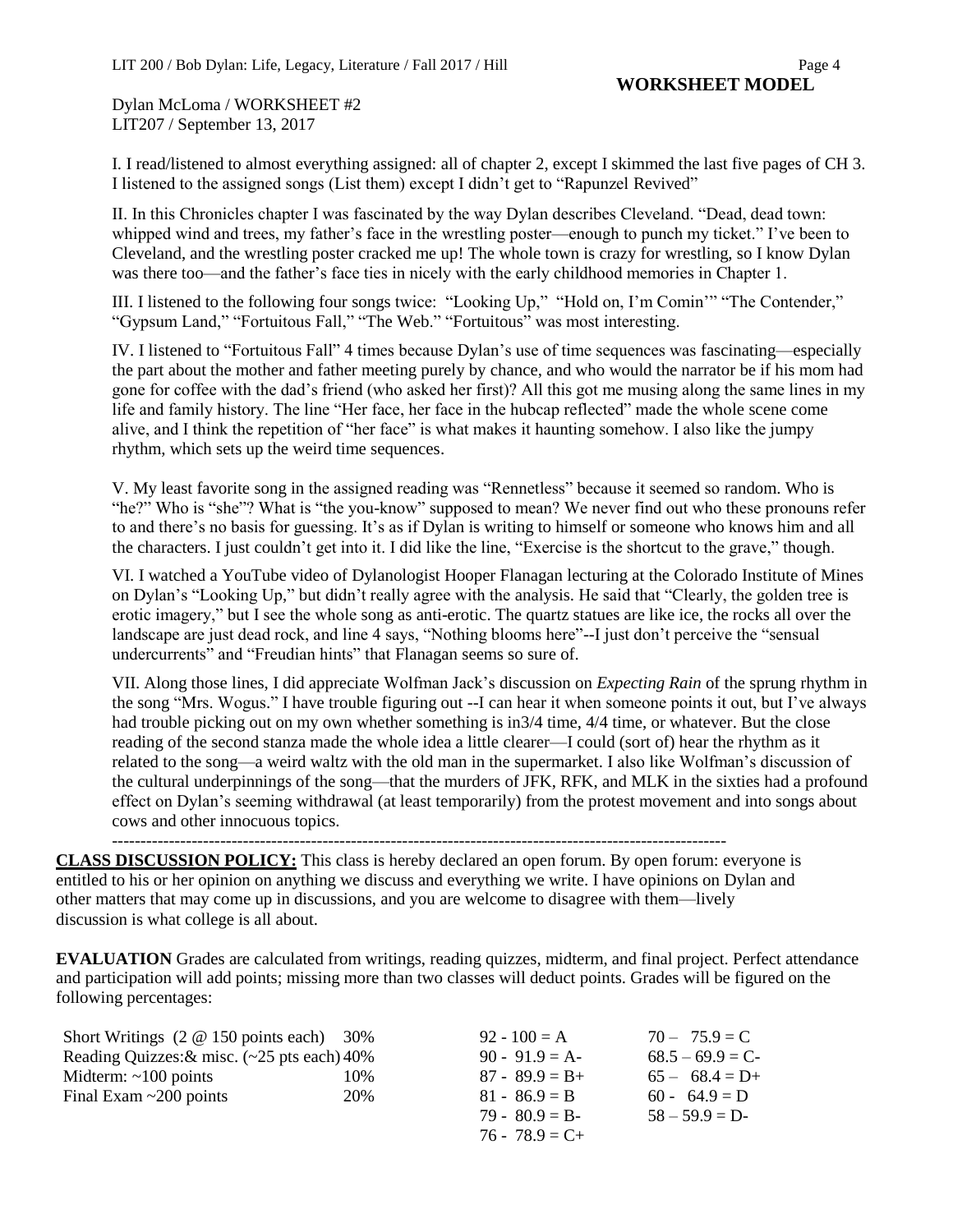**Class Participation** Although we will have lectures, the class is not intended to be primarily a lecture course, but rather an open and energetic discussion of Dylan and his writing. To encourage participation, students may earn up to 20 points (at 1-2 points per item) for sharing an insight or asking a question in class, leading a discussion group, being the secretary/spokesman for a discussion group, presenting a devotional, being a group leader for the final projects, and other miscellaneous activities as designated by the professor. In order to earn these points, students must document their participation. **Typed, hardcopy** participation logs will be collected on the 2nd,  $4<sup>th</sup>$ , and  $6<sup>th</sup>$  and  $8<sup>th</sup>$  week of class; participation points will be given only for the previous weeks covered by the log. For formatting, follow the sample:

# SAMPLE PARTICIPATION LOG

## Chris Loma # 01010101 GROUP 3 LIT 200 / Dylan / Dr. Hill

LOG 1, Weeks 1-2

| Date | What I Said/Did                                                                                                                                                                                   | Points                                                |
|------|---------------------------------------------------------------------------------------------------------------------------------------------------------------------------------------------------|-------------------------------------------------------|
| 9/1  | Read my comment on Dickensian Overtones in<br>Dylan's early education.                                                                                                                            | (Leave this column)<br>blank; professor will fill in) |
| 9/8  | Asked my writing question about the nature of<br>love in Silent Weekend.                                                                                                                          |                                                       |
| 9/12 | Was secretary/spokesperson for my group                                                                                                                                                           |                                                       |
| 9/12 | Disagreed with professor's view of Dylan cosmology<br>In <i>Blonde on Blonde</i> : I said Dylan couldn't have been<br>any kind of Pork Industry spokesperson because of his Jewish<br>upbringing. |                                                       |
| 9/14 | Brought in a video clip of a PBS news story on a new Dylan<br>documentary.                                                                                                                        |                                                       |

**PLAGIARISM** PLNU has adopted a zero tolerance policy toward all forms of cheating. Copying or *any* talking during quizzes is considered cheating.

Here is the policy for the LJML department and this class:

~All work must be written with no outside help. This is not a course for lit majors, so reading commentary, literary essays, Sparknotes, etc. should not be part of your writing preparation.

~Copying words, phrases, and ideas from books or journals and failing to note quotes or attribute the material is plagiarism. Downloading material from the Internet without attribution, including sentences, phrases, and ideas, also constitutes plagiarism. *For instance, if you find the unique short phrase "Scintillating prose presented with rare verve in Dylan's inimitable style" in a book, article, or blog and use it without quotation marks and attribution, you have committed plagiarism.*

**~"I really didn't mean to plagiarize" is the typical excuse for plagiarism, but ANY plagiarism or copying from reference sources or other students will result in an F for the course. The plagiarist/cheater will also be referred to the academic dean for possible suspension or expulsion from PLNU.**

## **MISCELLANEOUS**

**Neatfreak Alert: Occasionally a grade doesn't get posted correctly, so don't throw anything away--save ALL of your quizzes, graded writings, and class notes until you get your final course grade on your portal.**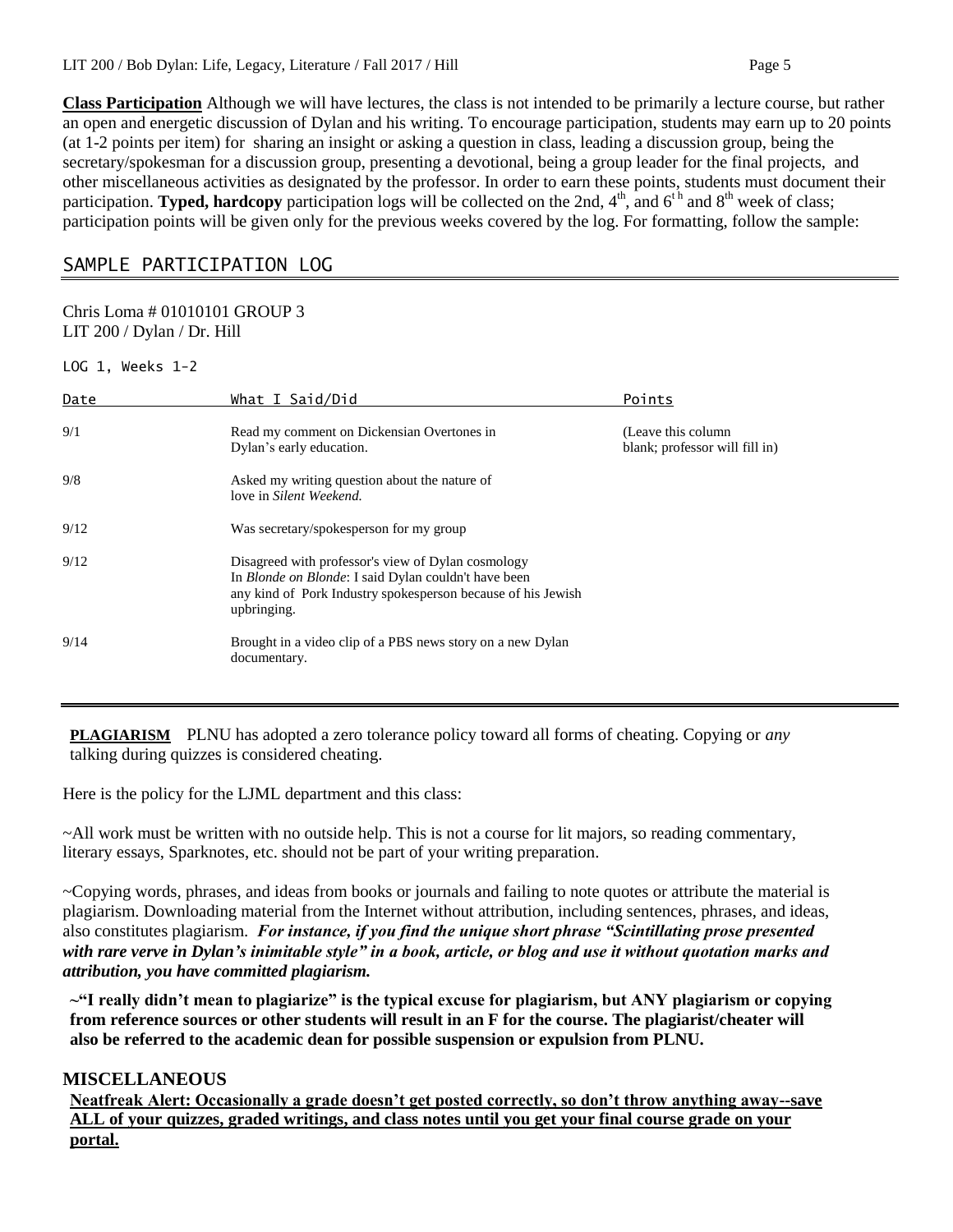# **CLASSROOM DEPORTMENT POLICIES**

How you dress is your business, and you certainly don't have to check your personality at the door. However, adult deportment is the standard in this class. Please refrain from all of the following disruptive and/or distracting actions during official class time:

1. Texting or leaving on the ringer on your cell phone. Turn it to off or vibrate. NEVER TEXT IN CLASS. If you need to make or take an emergency call or text during class time, go outside the classroom to do it.

2. Reading outside material (including school publications). Save for after class.

3. Doing work from other classes or engaging in any personal writing. See above.

4. Doing ANY non-class activities on your computer or phone. *Laptops* may not be used during class time unless medically needed. Take notes on paper and type them up later—this is a good study method. Violators will be asked to leave and be counted absent for the day.

5. Holding private conversations while the professor is talking or while another student is making a comment or asking a question during class discussion.

6. Showing up late and/or without books or other required materials.

7. Doing anything else that is obviously disruptive to other students or distracting to the professor.

*Temporary departures:* If you have to leave class temporarily for an important call, use the restroom, etc., no need to ask permission. But do let me know before class begins if you need to leave early and won't be back.

*Health Issues:* If you have a chronic, acute, or temporary health issue that requires you to sit in a particular area or stand for part of class, wear sunglasses in class, take prescribed medicine, leave class often, etc., I'll work with you if you let me know your situation in advance.

**Official Message from the Vice-Provost on course attendance and changes in registration:** *It is the student's responsibility to maintain his/her class schedule. Should the need arise to drop this course (personal emergencies, poor performance, etc.), the student has the responsibility to follow through (provided the drop date meets the stated calendar deadline established by the university), not the instructor. Simply ceasing to attend this course or failing to follow through to arrange for a change of registration (drop/add) may easily result in a grade of F on the official transcript.*

## OFFICIAL ACADEMIC ACCOMMODATIONS STATEMENT FROM THE UNIVERSITY

"While all students are expected to meet the minimum academic standards for completion of this course as established by the instructor, students with disabilities may require academic accommodations. At Point Loma Nazarene University, students requesting academic accommodations must file documentation with the Disability Resource Center (DRC), located in the Bond Academic Center. Once the student files documentation, the Disability Resource Center will contact the student's instructors and provide written recommendations for reasonable and appropriate accommodations to meet the individual learning needs of the student. This policy assists the University in its commitment to full compliance with Section 504 of the Rehabilitation Act of 1973, the Americans with Disabilities (ADA) Act of 1990, and ADA Amendments Act of 2008, all of which prohibit discrimination against students with disabilities and guarantee all qualified students equal access to and benefits of PLNU programs and activities.

**OFFICIAL PUBLIC DISCOURSE STATEMENT:** *"Much of the work we will do in this class is cooperative, by nature of the class discussions and general feedback given to written work and/projects; thus you should think of all your writing and speaking for and in class as public, not private, discourse. By continuing in this class, you acknowledge that your work will be viewed by others in the class."*

**Official FERPA Statement:** "In compliance with federal law, neither PLNU student ID nor social security number should be used in publicly posted grades or returned sets of assignments without student written permission. This class will meet the federal requirements by (each faculty member choose one strategy to use: distributing all grades and papers individually; requesting and filing written student permission; or assigning each student a unique class ID number not identifiable on the alphabetic roster.). Also in compliance with FERPA, you will be the only person given information about your progress in this class unless you have designated others to receive it in the 'Information Release' section of the student portal. See 'Policy Statements' in the undergrad student catalog."

## **Official PLNU COPYRIGHT POLICY**

Point Loma Nazarene University, as a non-profit educational institution, is entitled by law to use materials protected by the US Copyright Act for classroom education. Any use of those materials outside the class may violate the law.

**AND FINALLY:** My role in this course is to help you sort out the material we'll be covering, so please don't be too shy to ask questions. Your suggestions, compliments, and criticism of the class and the assignments are welcome. Make a habit of dropping by my office every once in a while even if you're not having problems. One-on-one discussions usually lead to better understanding of the work and better grades.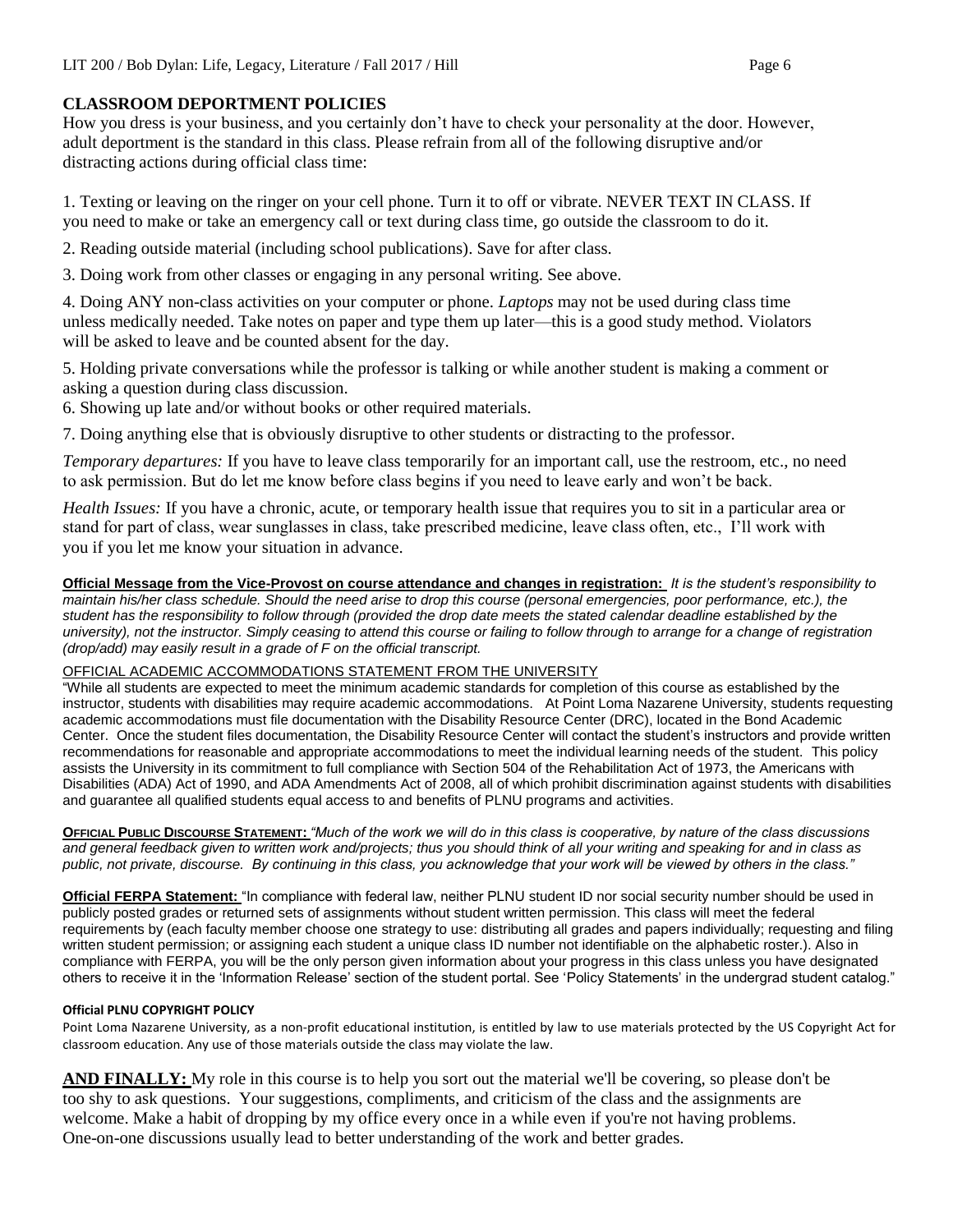## **COURSE CALENDAR**

#### **(Items may be added and the schedule may change; stay current by checking your e-mail. "Group Writing Due" refers to the group that needs to do a writing for this date)**

HOW TO FIND AND LISTEN TO THE ASSIGNED SONGS

#### If you have money and want to build a lifetime collection:

1. Buy the assigned albums new or used at a record store or online site. Most of them are available used for \$2-\$7 (plus shipping if bought online)

For econo or free listening:

1. Check out the albums from your local public library and load them temporarily onto your ITunes. The San Diego library, for instance, has pretty much all of Dylan's albums. Try the library's "search the catalogue" and "hold" features for most efficient collection of the albums you want.

2. Listen on YouTube, www.dailymotion.com/video, or other free sites. Be sure to listen to the official album versions by Dylan himself.

3. Join Apple Music, or Spotify or one of the other streaming sites. Spotify has a three-month free trial, which will get you through class. Apple Music has a similar deal.

4. Get an Amazon Student Prime free trial. Read the fine print carefully

5. Google "Listen to Bob Dylan free" for other ideas.

6. "Songpool" with classmates to gather all songs from above sources.

| <b>DATES</b>      | <b>ACTIVITIES /READING QUIZ ON</b>                                                                                                                                                                                                                                                                                                                                                                                                                                                                                                                                                                                                                       | Group<br>Writing Due + NOTES                                                              |
|-------------------|----------------------------------------------------------------------------------------------------------------------------------------------------------------------------------------------------------------------------------------------------------------------------------------------------------------------------------------------------------------------------------------------------------------------------------------------------------------------------------------------------------------------------------------------------------------------------------------------------------------------------------------------------------|-------------------------------------------------------------------------------------------|
| Week 1<br>TH 8/31 | BEFORE OUR FIRST CLASS:<br>Syllabus: Read it carefully and do the quiz included with this document.                                                                                                                                                                                                                                                                                                                                                                                                                                                                                                                                                      | ALL groups:<br>Syllabus Quiz                                                              |
| Week 2<br>TU 9/5  | <b>Chronicles CH 1</b><br>bobdylan.com, Wikipedia "Bob Dylan" & Expecting Rain: Spend a half-hour or so checking out<br>these three sites.<br>SONGS Roots, 1961-63:<br>Bob Dylan "Talkin' New York"" "Baby Let Me Follow You Down", "Song to Woody."<br>The Freewheelin' Bob Dylan "Blowin' in the Wind", "Girl of the North Country", "Masters of<br>War", "Hard Rain's a Gonna Fall", "Don't Think Twice", "Talkin' World War III Blues",<br>"Corina Corina", "I Shall Be Free"<br>The Times They Are A Changin'<br>"The Times They Are A Changin", "With God on Our Side", "One Too Many Mornings" North<br>Country Blues" "Boots of Spanish Leather" | Writing Due: GROUPS 1&2<br>Early video clips<br>Bob Dylan scrapbook<br>Nobel Prize Speech |
| Week 2<br>TH 9/7  | Chronicles CH 2 pp 25-35 (stop at "dead wrong.")<br>SONGS All Original, 1964-65:<br>Another Side of Bob Dylan "All I Really Want to Do", "Chimes of Freedom", "I Shall Be Free<br>#10", "To Ramona", "My Back Pages" "It Ain't Me, Babe."<br>Bringing it All Back Home "Subterranean Homesick Blues", "She Belongs to Me", "Mr.<br>Tambourine Man", "It's All Right Ma," "It's All Over Now, Baby Blue."                                                                                                                                                                                                                                                 | Writing Due: GROUPS 3&4<br>Video: No Direction Home;;<br>Don't Look Back                  |
| Week 3<br>TU 9/12 | Chronicles CH 2 pp 35-56 (stop at "stranger that approached")<br>SONGS Beyond Back Home, 1965-1966:<br>Hwy 61 Revisited "Like a Rolling Stone", "Ballad of a Thin Man", "Hwy 61 Revisited",<br>"Desolation Row."<br>Bob Dylan's Greatest Hits Vol. 1: "Positively 4 <sup>th</sup> Street"<br><b>Blonde on Blonde</b><br>"Rainy Day Women", "Visions of Johanna", "I Want You", "Stuck Inside of Mobile", "Just Like<br>a Woman", "4 <sup>th</sup> Time Around", "Sad-Eyed Lady of the Lowlands."<br>Basement Tapes: "Please Mrs. Henry", "Million-Dollar Bash", "You Ain't Goin Nowhere"                                                                 | Writing Due: GROUPS 5&6<br>Video: No Direction Home<br><b>SF Press Conference</b>         |
| Week 3<br>TH 9/14 | Chronicles CH 2 pp. 56-73 (stop at "Cisco had died.")<br>SONGS Way Back Home, 1967-69<br>John Wesley Harding: "John Wesley Harding," "Frankie Lee and Judas Priest", "Dear<br>Landlord"<br>Nashville Skyline: "Girl of the North Country", "I Threw it All Away", "Lay Lady Lay",<br>"Tonight I'll be Staying Here With You"                                                                                                                                                                                                                                                                                                                             | Writing Due: GROUPS 7&8<br>Midterm Review<br>Video: No Direction Home                     |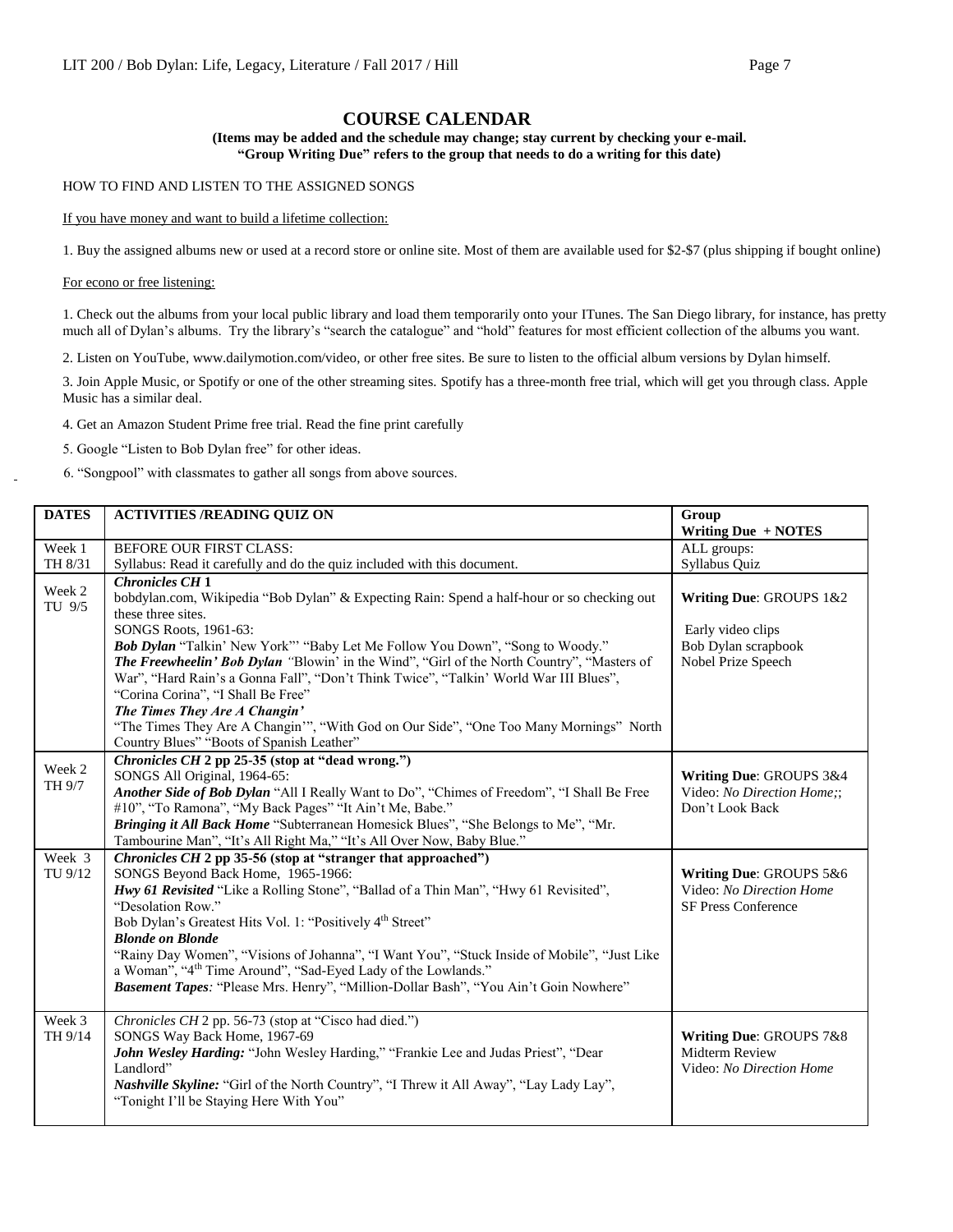| Week 4<br>TU 9/19       | Guest Speaker Dr. Jim McWilliams: "The Finger Pointing Songs: Dylan and the Civil<br>Rights Movement. SONGS "Emmett Till," "Only a Pawn in Their Game," "Oxford<br>Town," and "Hattie Carroll."<br>Chronicles CH 2 pp 73-104<br>ALSO listen to and write on<br>Self Portrait (1969) "All the Tired Horses," "Early Mornin' Rain", "Livin' the Blues"<br>"Like a Rolling Stone", (Live) "Copper Kettle",<br>New Morning (1970) "If Not for You", "Day of the Locust", "If Dogs Run Free", "New<br>Morning", "Sign on the Window", "Father of Night" | Writing Due: GROUPS 9&10<br>Video TBA                                                                                                                                                                                                                                                                                            |  |  |  |
|-------------------------|----------------------------------------------------------------------------------------------------------------------------------------------------------------------------------------------------------------------------------------------------------------------------------------------------------------------------------------------------------------------------------------------------------------------------------------------------------------------------------------------------------------------------------------------------|----------------------------------------------------------------------------------------------------------------------------------------------------------------------------------------------------------------------------------------------------------------------------------------------------------------------------------|--|--|--|
| Week 4<br>TH 9/21       | Chronicles CH 3 pp 105-124 (stop at "Those are tough ones.")<br>In the Wilderness, 1971-1974:<br>Billy the Kid: "Knockin on Heaven's Door" Planet Waves: "Forever Young"<br>Bob Dylan's Greatest Hits Vol 2: "When I Paint My Masterpiece", "Tomorrow is a Long<br>Time" "You Ain't Goin' Nowhere", "I Shall be Released"                                                                                                                                                                                                                          | <b>MIDTERM</b><br>Video clip: "Pat Garett & Billy the<br>Kid                                                                                                                                                                                                                                                                     |  |  |  |
| Week 5<br>TU 9/26       | Chronicles CH 3 pp 124-141<br>Also read: Robert Hilburn interview with Dylan, 1980. Will be available on Canvas.<br>Saved, 1978-1983<br>Slow Train Coming "Gotta Serve Somebody", "Slow Train Coming", "When He Returns."<br>Saved "Saved", "Pressing On."<br>Shot of Love "Property of Jesus", "Love That's Pure", "Every Grain of Sand"<br>Infidels: "Jokerman", "Sweetheart Like You", "Neighborhood Bully" "Man of Peace"<br>Guest speaker Dr. Karl Martin: "Dylan and Christianity"                                                           | Writing Due: GROUPS 1&2                                                                                                                                                                                                                                                                                                          |  |  |  |
| Week 5<br>TH 9/28       | Chronicles CH 4 pp 145-162 (Stop at "Nothing would be exactly right")<br>Guest Speaker Dr. Carol Blessing: "Dylan and romantic love + British folk origins of his<br>work"<br>ALSO READ AND WRITE ON: Blood on the Tracks "Tangled Up in Blue", "Twist of<br>Fate", "You're a Big Girl Now", "Idiot Wind", "You're Gonna Make Me Lonesome"                                                                                                                                                                                                         | Writing Due: GROUPS 3&4<br>Video: Tempe and Toronto talks                                                                                                                                                                                                                                                                        |  |  |  |
| Week 6<br>TU 10/3       | Chronicles CH 4 pp 162-187 (Stop at "he certainly could have")<br>Lean to Swamp, 1976-1989<br>Desire "Hurricane", "Black Diamond Bay", "Sara"<br>Empire Burlesque "Clean Cut Kid", "Dark Eyes"<br>Street Legal "Please Stop Crying", "Where Are You Tonight."<br>Oh Mercy "Everything is Broken", "Ring Them Bells", "Long Black Coat", "Most of the<br>Time", What Good Am I"<br>Bob Dylan's Greatest Hits Volume 3: "Dignity"                                                                                                                    | Writing Due: GROUPS 5&6<br>Video: "Dark Eyes" with PS                                                                                                                                                                                                                                                                            |  |  |  |
| Week 6<br>TH 10/5       | Chronicles CH 4 pp 187-200 (Stop at "good to be off by ourselves")<br>More Swamp and Other Roots 1987-1995<br>Knocked Out Loaded "Brownsville Girl"<br>Down in the Groove "Silvio"<br>Good as I Been to You "Frankie and Albert", "Hard Times", "Diamond Joe", "Froggie<br>Went a Courtin"<br>World Gone Wrong "Love Henry", "Delia", "Lone Pilgrim"                                                                                                                                                                                               | Writing Due: GROUPS 7&8<br>MTV Videos                                                                                                                                                                                                                                                                                            |  |  |  |
| Week 7<br>TU<br>$10/10$ | Chronicles CH 4 pp 200-221<br>Back on Top, 1997-2006:<br>Time Out of Mind "Lovesick" "Tryin' to Get to Heaven", Not Dark Yet."<br>Single, available on YouTube: "Things Have Changed"<br>Love and Theft "Mississippi", "Summer Days" "High Water" "Po' Boy."<br>Modern Times "Nettie Moore" "Workingman's Blues #2" "When the Deal Goes Down"                                                                                                                                                                                                      | Writing Due: GROUPS 9&10<br>Video/Audio: Nobel Prize speech and<br>lecture, etc.                                                                                                                                                                                                                                                 |  |  |  |
| Week 7<br>TH<br>10/12   | Chronicles CH 5 pp 225-246 (Stop at "I know I can count on you.")<br>Odd Fellows, 2006-2012:<br>Songs From<br>Together Through Life "I Feel a Change Comin' On" "It's All Good"<br>Xmas of the Heart "Must Be Santa"<br>Tempest "Duquesne Whistle", "Long and Wasted Years", "Roll on, John."                                                                                                                                                                                                                                                      | $\leftarrow$ All groups: One sentence each on<br>favorite and least favorite BD song of<br>all assigned for today AND one<br>sentence each on favorite and least<br>favorite of ALL songs assigned.<br>In Class: Easy Listening, 2013-2017:<br>Shadows in the Night,<br>Fallen Angels Triplicate<br>Video: "Must be Santa", etc. |  |  |  |
| Week 8<br>TU<br>10/17   | Chronicles CH 5 pp 246-293                                                                                                                                                                                                                                                                                                                                                                                                                                                                                                                         | CLASS WRAP. Final Paper Due<br>Videos TBA<br>FINAL PAPER DUE                                                                                                                                                                                                                                                                     |  |  |  |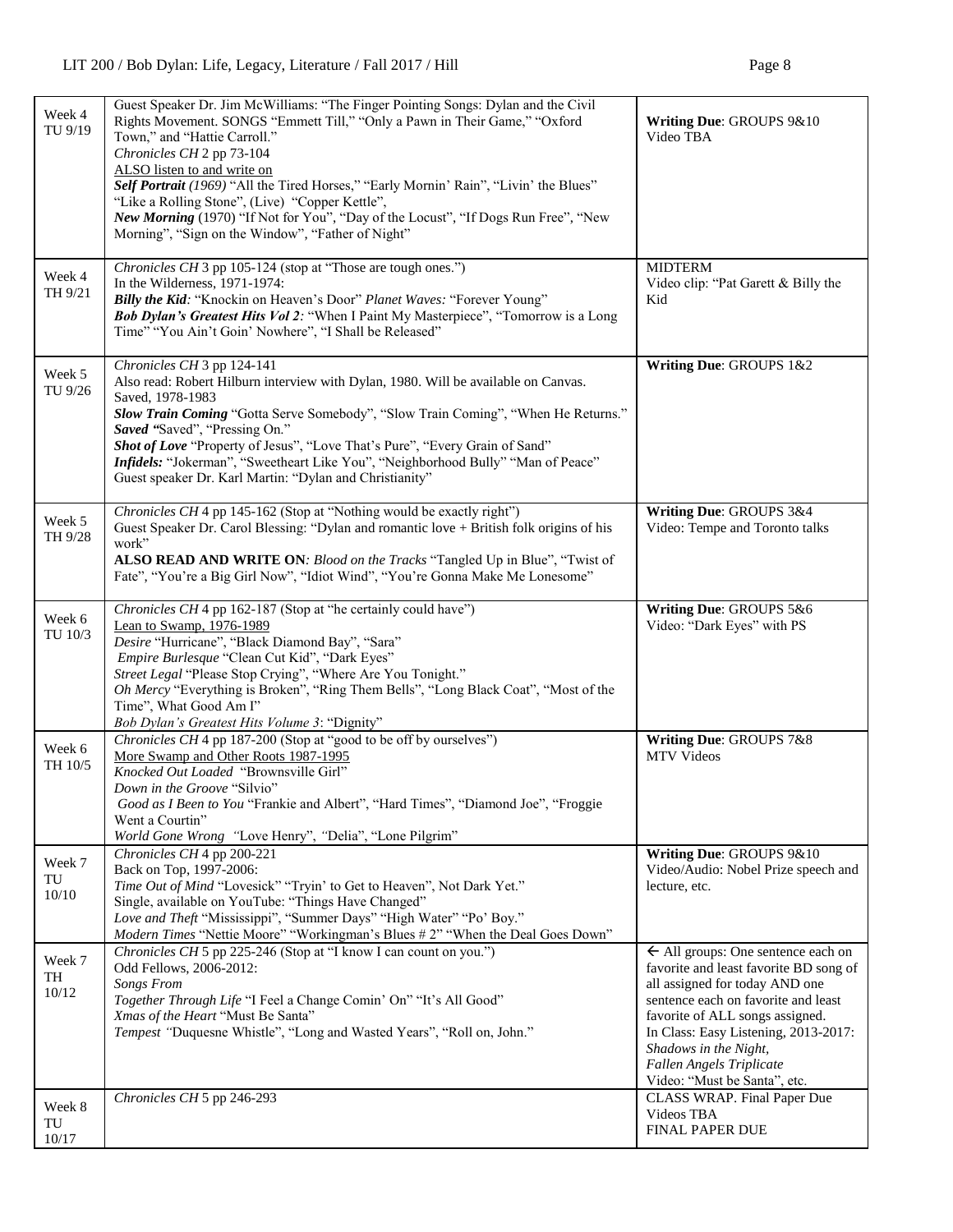# *CLASS LIST AND GROUP NUMBER*

*The number after your name on the adjacent list will tell you what discussion group you're in and when you're scheduled to turn in a reading sheet. You'll find the reading sheet dates on page 7-8 in the column labeled "Writing Group Due." Fill in the blanks below so you'll have your due dates handy for your calendar and the syllabus quiz.*

# *NOTE: you may switch groups with another class member in the first week—but you must request the switch in advance, by telling me and sending an email.*

*MY GROUP NUMBER* 

*IS \_\_\_\_\_\_\_\_\_*

*MY FIRST WRITING ASSIGNMENT IS DUE \_\_\_\_\_\_\_\_\_\_\_*

*MY SECOND WRITING ASSIGNMENT IS DUE \_\_\_\_\_\_\_\_\_\_\_\_\_*

| <b>NAME</b>          | <b>GROUP</b>   |
|----------------------|----------------|
|                      |                |
| Arguello, Anthony    | $\mathbf{1}$   |
| Avila, David         | $\overline{2}$ |
| Barragan, Kimie      | 3              |
| Barrett, Connor      | 4              |
| Bautista, Samuel     | 5              |
| Bean, Dalton         | 6              |
| Becker, Morgan       | $\overline{7}$ |
| Berry, Tori          | 8              |
| <b>Blake, Trevor</b> | 9              |
| Cabrales, Nikki      | 10             |
| Carter, Andrew       | $\mathbf{1}$   |
| Cole, Kristen        | $\overline{2}$ |
| Cooper, Benjamin     | 3              |
| Cox, Tyler           | 4              |
| Davenport, Paige     | 5              |
| Denbaugh, Madelon    | 6              |
| Dew, Adam Michael    | $\overline{7}$ |
| Dow, Madelyn         | 8              |
| Ellison, Joshua      | 9              |
| Eng, Michael         | 10             |
| Erath, Kate          | $\mathbf{1}$   |
| Fabrie, Brian        | $\overline{2}$ |
| Hammer, Will         | 3              |
| Howard, Caleb M      | 4              |
| Keenan, Kelsey       | 5              |
| Larson, Harper       | 6              |
| Lazarescu, Brandon   | $\overline{7}$ |
| Lockrem, Haley       | 8              |
| Marietta, Anthony    | 9              |
| Mathews, Alexander   | 10             |

| NAME                 | GROUP |
|----------------------|-------|
| Matter, Sarah        | 1     |
| Miner, Matthew       | 2     |
| Mitchell, Jacob      | 3     |
| Monroe, Zach         | 4     |
| Murphy, Kathryn      | 5     |
| Perla, Monica        | 6     |
| Porter, Emily        | 7     |
| Ramirez, Christopher | 8     |
| Reese, Hannah        | 9     |
| Reiss, Michelle      | 10    |
| Richey, Christopher  | 1     |
| Rogers, David        | 2     |
| Romero, Ernesto      | 3     |
| Rudloff, Caroline    | 4     |
| Schilling, Conner    | 5     |
| Schoell, Melissa     | 6     |
| Seime, Jenna         | 7     |
| Sherwood, Angel      | 8     |
|                      |       |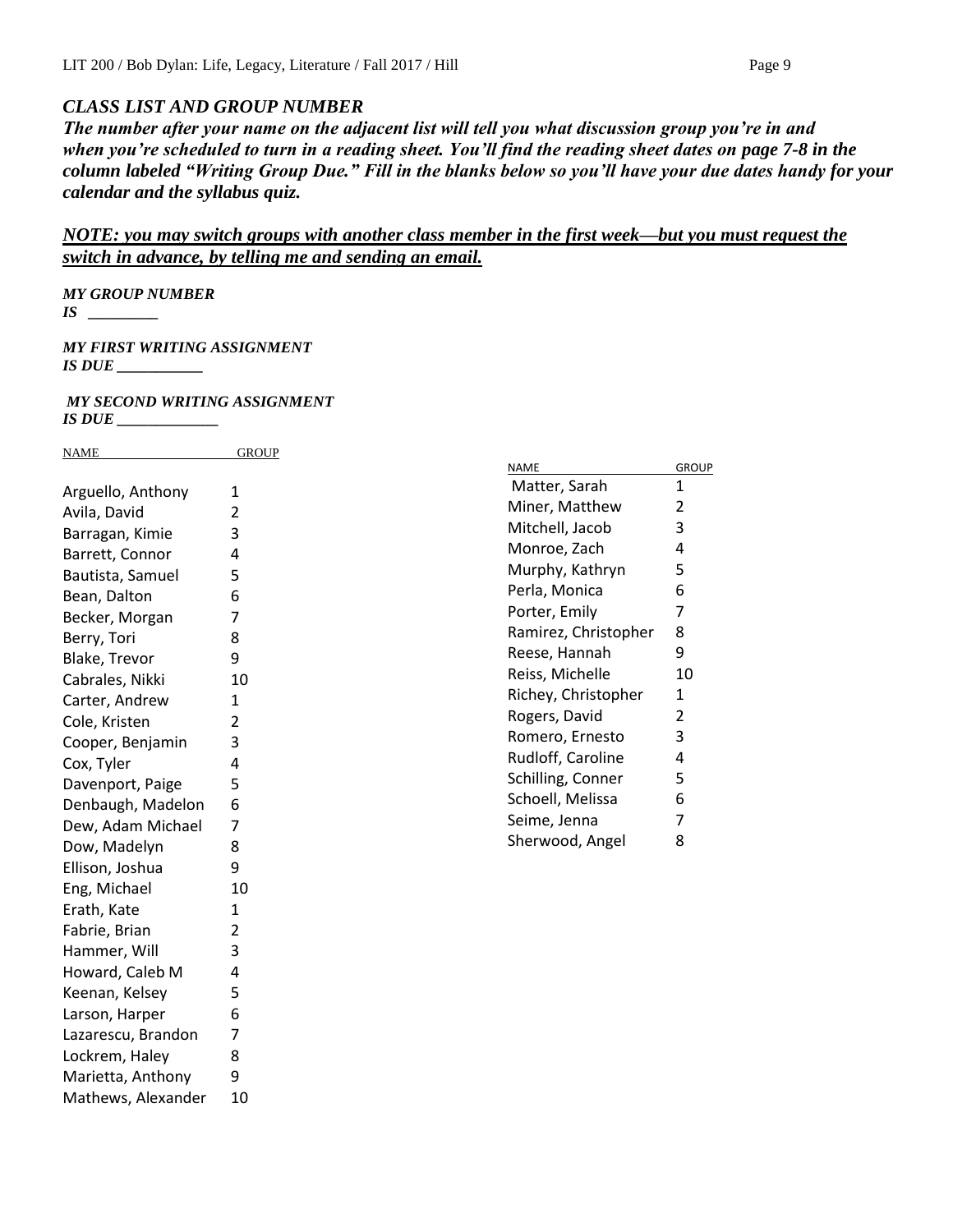| <b>RICK HILL'S SCHEDULE</b><br><b>OFFICE: BAC 112</b><br><b>Fall 2017</b><br>E-mail: rhill@pointloma.edu<br>Office Phone: x2670<br><b>Cell Phone: 858-366-5221</b> |  |                                            |  |                                                  |  |                                               |                            |
|--------------------------------------------------------------------------------------------------------------------------------------------------------------------|--|--------------------------------------------|--|--------------------------------------------------|--|-----------------------------------------------|----------------------------|
| Feel free to knock with a question anytime I'm in the office                                                                                                       |  |                                            |  |                                                  |  |                                               |                            |
| Monday                                                                                                                                                             |  | Tuesday                                    |  | Wednesday                                        |  | Thursday                                      | Friday                     |
| $9:45-$                                                                                                                                                            |  | $10:00 -$                                  |  | $9:45-$                                          |  | $10:00 -$                                     | $9:45-$                    |
| <b>CHAPEL</b>                                                                                                                                                      |  | LIT200: Bob Dylan<br>In Rhor Sociology 109 |  | <b>CHAPEL</b>                                    |  | LIT200: Bob Dylan<br>In Rhor Sociology<br>109 | <b>CHAPEL</b>              |
| 10:30                                                                                                                                                              |  |                                            |  | 10:30                                            |  |                                               | 10:30                      |
|                                                                                                                                                                    |  | 11:45                                      |  |                                                  |  | 11:45                                         |                            |
| 10:40                                                                                                                                                              |  | 11:45                                      |  | 10:40                                            |  | 11:45                                         | 10:40                      |
|                                                                                                                                                                    |  | Office by Appointment                      |  |                                                  |  | Office by                                     |                            |
|                                                                                                                                                                    |  |                                            |  | 11:30                                            |  | Appointment                                   |                            |
| 11:30                                                                                                                                                              |  | 12:15                                      |  |                                                  |  |                                               | 11:30                      |
|                                                                                                                                                                    |  |                                            |  |                                                  |  | 12:15                                         |                            |
| 12:00                                                                                                                                                              |  | 12:30                                      |  | 12:00                                            |  | 12:30                                         | 12:00                      |
| <b>LUNCH</b>                                                                                                                                                       |  | <b>LUNCH</b>                               |  | <b>LUNCH</b>                                     |  | <b>LUNCH</b>                                  | <b>LUNCH</b>               |
| 1:00                                                                                                                                                               |  | 1:15                                       |  | 1:00                                             |  | 1:15                                          | 1:00                       |
| 2:00                                                                                                                                                               |  | $1:30 -$                                   |  | 2:00                                             |  | $1:30 -$                                      | 2:00                       |
| <b>OFFICE</b>                                                                                                                                                      |  | <b>WRI220</b>                              |  | <b>OFFICE</b>                                    |  | <b>WRI220</b><br>Intro to Creative            | <b>OFFICE</b>              |
| <b>BY</b><br><b>APPOINTMENT</b>                                                                                                                                    |  | Intro to Creative<br>Writing in BAC151     |  | (DROP-IN)                                        |  | Writing in BAC151                             | (BY<br><b>APPOINTMENT)</b> |
| 2:50                                                                                                                                                               |  |                                            |  | 2:35                                             |  | 2:45                                          | 2:50                       |
|                                                                                                                                                                    |  | 2:45                                       |  |                                                  |  |                                               |                            |
| 3:00                                                                                                                                                               |  | 3:00                                       |  | 2:45                                             |  | 3:00<br><b>WRI 315</b>                        | 3:00                       |
| <b>OFFICE</b><br>(BY                                                                                                                                               |  | <b>WRI 315</b><br>Advanced                 |  | Faculty / Department<br>/Committee Meetings      |  | Advanced<br>Composition                       | <b>OFFICE</b><br>(BY       |
| <b>APPOINTMENT)</b>                                                                                                                                                |  | Composition<br>in BAC 151                  |  |                                                  |  | in BAC 151                                    | <b>APPOINTMENT)</b>        |
| 3:50                                                                                                                                                               |  |                                            |  | OR OFFICE (BY<br><b>APPOINTMENT)</b>             |  |                                               | 3:50                       |
|                                                                                                                                                                    |  |                                            |  | 4:30                                             |  | 4:15                                          |                            |
|                                                                                                                                                                    |  | 4:15                                       |  |                                                  |  |                                               |                            |
| 4:00<br><b>OFFICE</b>                                                                                                                                              |  | 4:30                                       |  | 4:30                                             |  | 4:30                                          | 4:00<br><b>OFFICE</b>      |
| BY<br><b>APPOINTMENT</b>                                                                                                                                           |  | <b>OFFICE</b><br>(DROP-IN)                 |  | <b>WRI 216</b><br>Lit Magazine Lab<br>in BAC 151 |  | <b>OFFICE</b><br>(DROP-IN)                    | (BY<br><b>APPOINTMENT)</b> |
| 5:00                                                                                                                                                               |  | 5:30                                       |  | 5:30                                             |  | 5:30                                          | 5:00                       |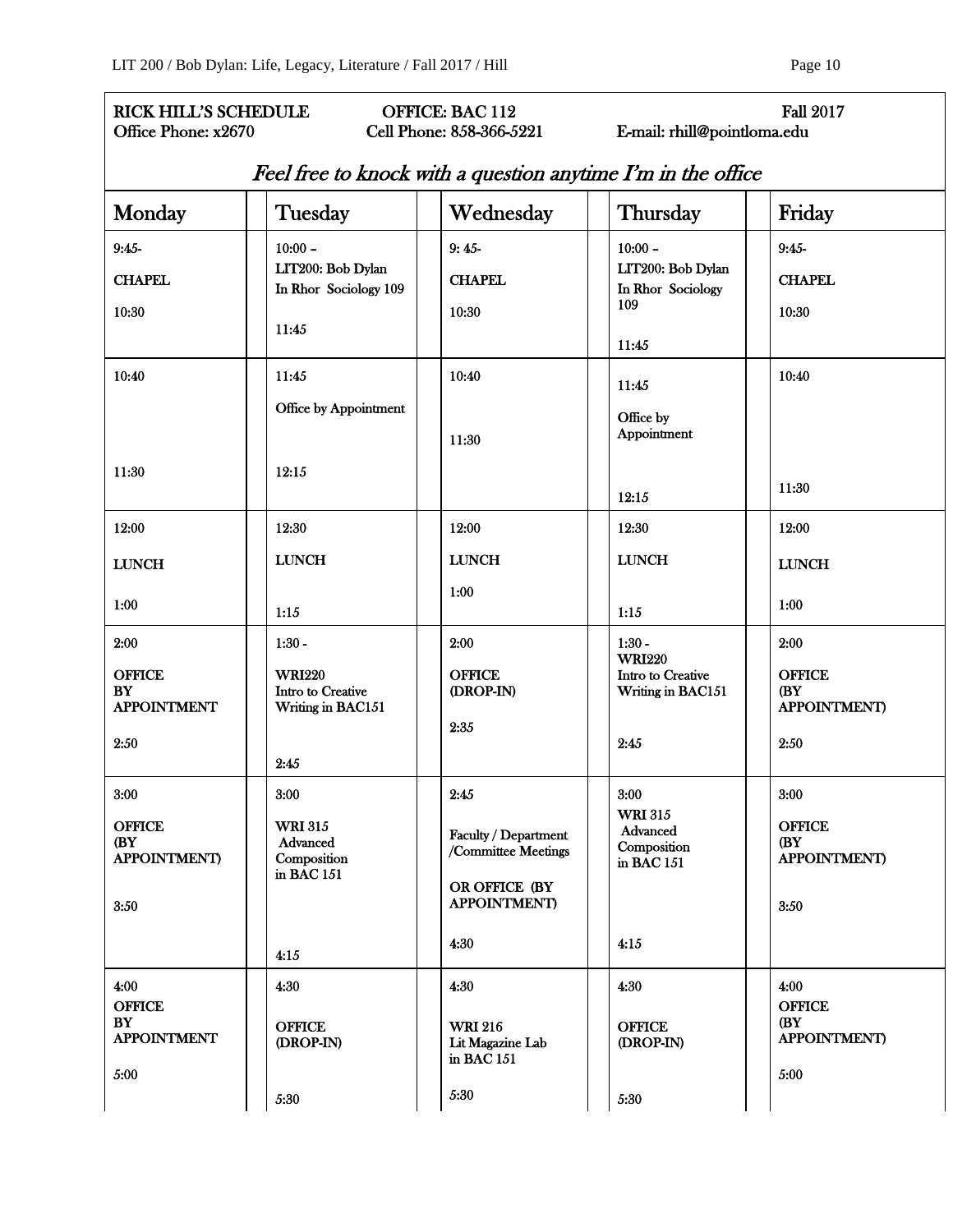### SYLLABUS QUIZ

Instructions: Briefly answer all questions AND note the section number of the syllabus where you found the answer (3.2, 4.1, etc.) OR the page and paragraph if there isn't a section number for where you found the answer. TYPE YOUR ANSWERS, THEN PRINT OUT THE PAGES and bring them to the first class.

0. I read the above instructions, especially the underlined part, and will thereby not lose lots of points on this quiz for not following all instructions.

1. Is it okay to call the professor's cell phone? If you can't get hold of the professor anywhere, what should you do?

2. Which recorded version of the assigned Bob Dylan songs should you listen to and write on?

3. How often should you check your email for updates on this class?

4. If your score on all work is 845/1000 at the end and you do not exceed the two-absence limit, what will your final letter grade be?

5. If your score on all work is 845/1000 at the end and you miss three classes, what will your final letter grade be? What will your final grade be if you have 845 points and miss 5 classes?

6. What should you do if you feel an overwhelming compulsion to text during class? What if you have to make an emergency call?

7. What happens to your attendance record if you show up late five times?

8. What happens to your final grade if you don't turn in one of your writing assignments, or you turn it in 6 calendar days late?

9. What happens to your grade if you turn in one of your writing assignments two calendar days late?

10. If you get perfect scores-- all possible points on all assignments-- EXCEPT you turn in the final paper after October 17 or miss it altogether, what will your final grade be?

11. True or False: To eliminate clutter, you should throw away papers the professor has already graded.

12. True or False: It is okay to be late for class if it's because the printer in the library is messed up right before class and you had to wait because your writing assignment is due today?

13. If you have a health or learning problem that may affect your performance in the class, what should you do?

14. True or False: This is a gen-ed class, so spelling, grammar, and format don't really count on your writing assignments.

15. True or False: Plagiarism isn't serious if you don't do it on purpose.